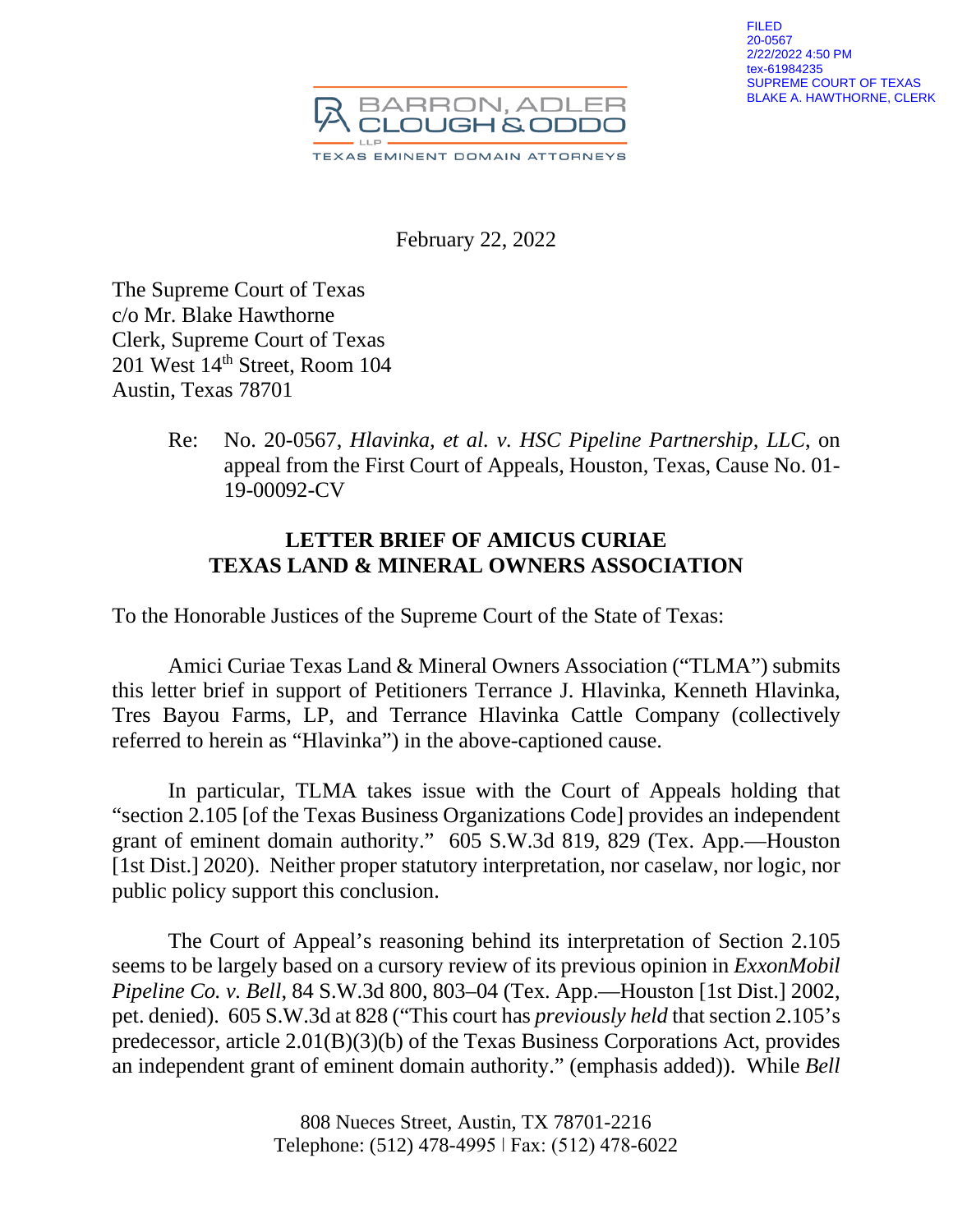does cite to the business organization statute, this most certainly was not the holding of that case, and was at the very most dicta. The only issue in *Bell* was the "unable to agree" condemnation requirement, which was decided by the substituted *Hubenak* opinion while the case was on appeal. 84 S.W.3d at 803 (citing *Hubenak v. San Jacinto Gas Transmission Co.*, 65 S.W.3d 791 (Tex. App.—Houston [1st Dist.] 2002), *aff'd in part, rev'd in part* 141 S.W.3d 172 (Tex. 2004)) ("The only point of error is whether the trial court's order dismissing ExxonMobil's condemnation, which was premised on the since-withdrawn opinion and is inconsistent with the substituted opinion, should be reversed."). The entirety of the basis, discussion, analysis and rationale from *Bell* concerning common carrier eminent domain authority is as follows:

ExxonMobil, as a common carrier, is accorded the power of eminent domain. *See* TEX. BUS. CORP. Act Ann. art. 2.01(B)(3)(b) (Vernon Supp. 2001).

605 S.W.3d at 803–04. That is it.

The other cases relied on by the Court of Appeals are not instructive on the issue either. The Beaumont Court of Appeals in *Reins Road* Farms acknowledged that the pipeline company had raised an argument that it was a common carrier under Section 2.105, but the Court did not take up or decide the issue. *Crosstex NGL Pipeline, L.P. v. Reins Rd. Farms-I, Ltd.*, 404 S.W.3d 754, 760 (Tex. App.— Beaumont 2013, no pet.) (considering whether ultimately the pipeline "would be operated for the public's use" because landowner "d[id] not argue that a natural-gasliquids pipeline could never be a common carrier line"). The Fourteenth Court of Appeals opinion in *Woods* is perhaps the most supportive of HSC's position. *Phillips Pipeline Co. v. Woods*, 610 S.W.2d 204 (Tex. Civ. App.—Houston [14th Dist.] 1980, writ ref'd n.r.e.). *Woods* accepts that the definition of a common carrier is extended beyond crude oil pipelines by the business organizations statute without any real analysis or examination. *Id.* at 206. Although this case was decided over forty years ago, it has only been cited for this proposition once—by the First Court of Appeals in *Hlavinka*.

The one case to actually explore the issue concluded that Section 2.105 is not an independent grant of authority. *Tex. Rice Land Partners, Ltd. v. Denbury Green Pipeline-Tex., LLC*, 457 S.W.3d 115, 119–20 (Tex. App.—Beaumont 2015), *rev'd on other grounds*, 510 S.W.3d 909 (Tex. 2017). Examining both Texas Business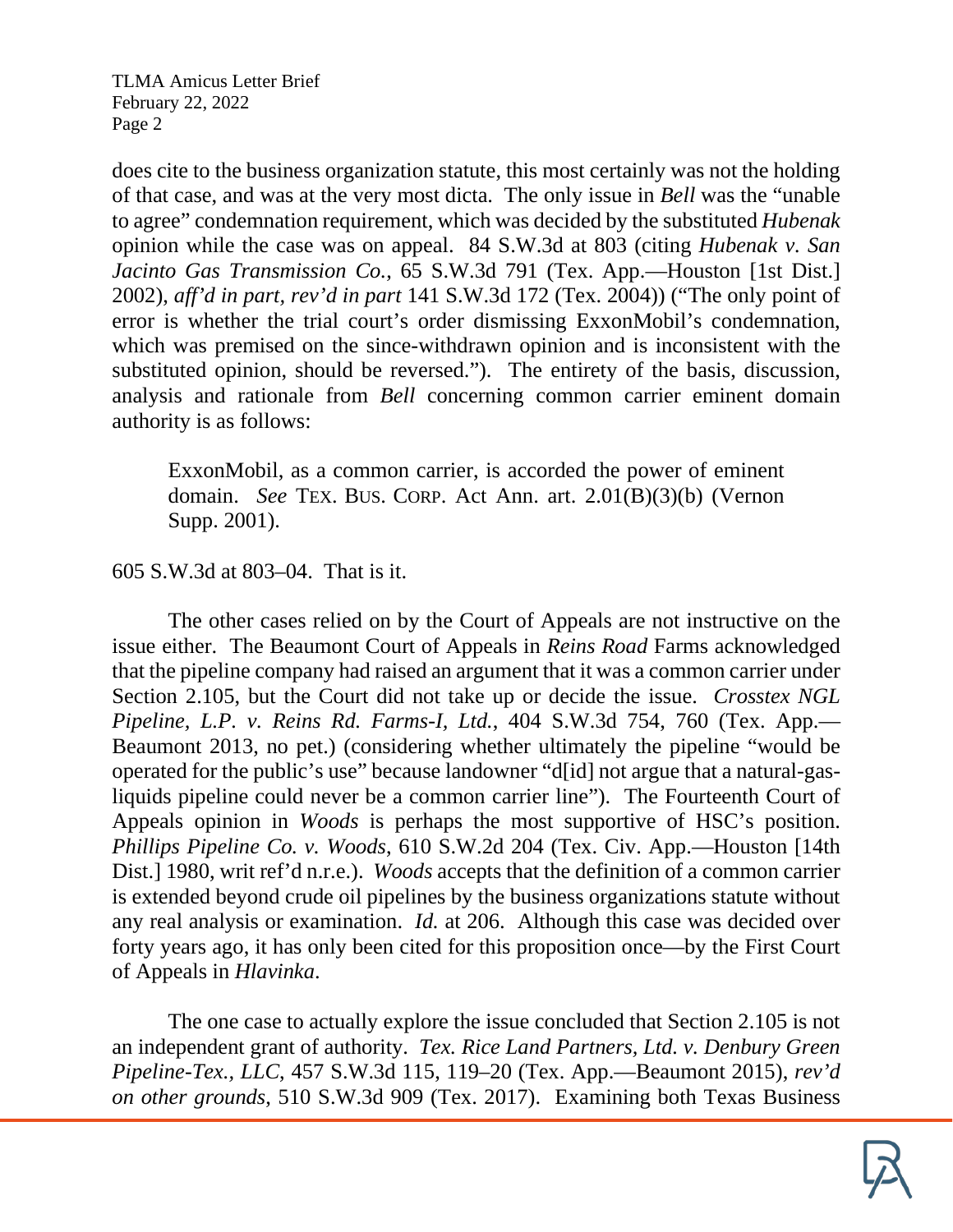Organizations Code Section 2.105 and Texas Natural Resources Code Sections 111.019 and 111.002, the court reasoned as follows:

Thus, to have the right of eminent domain conferred by Chapter 111, as referenced in section 2.105, and entity must still meet Chapter 111's common carrier requirement. Accordingly, section 2.105 is not an independent basis for exercising eminent domain authority. *See R.R. Comm'n of Tex. v. Moran Utils. Co.*, 728 S.W.2d 764, 767 (Tex. 1987) ("A statute must be harmonized with other relevant statutes, if possible."); *see also Howlett v. Tarrant Cnty.*, 301 S.W.3d 840, 846 (Tex. App.—Fort Worth 2009, pet. denied) ("If the statutes share a common purpose or object, they must be harmonized.").

*Id.* On appeal, this Court did not ultimately determine whether Section 2.105 is an independent grant of eminent domain authority for a common carrier because it held Denbury Green is a common carrier under Chapter 111 of the Natural Resources Code. 510 S.W.3d at n.6. The Court should adopt the Beaumont Court of Appeal's reasoning on the interpretation of Texas Business Organizations Code Section 2.105.

Turning to the text of the statutes at issue, Texas Business Organizations Code Section 2.105 provides:

In addition to the powers provided by the other sections of this subchapter, a corporation, general partnership, limited partnership, limited liability company, or other combination of those entities engaged as a common carrier in the pipeline business for the purpose of transporting oil, oil products, gas, carbon dioxide, salt brine, fuller's earth, sand, clay, liquified minerals, or other mineral solutions has all the rights and powers conferred on a common carrier by Sections 111.019–111.022, Natural Resources Code.

Section 2.105 specifically refers to Sections 111.019 through 111.022 of the Texas Natural Resources Code. Texas Natural Resources Code Section 111.019(a) provides that "Common carriers have the right and power of eminent domain." Texas Natural Resources Code Section 111.002 defines who qualifies as a common carrier, including a person who "owns, operates, or manages a pipeline or any part of a pipeline in the State of Texas for the transportation of crude petroleum to or for the public for hire, or engages in the business of transporting crude petroleum by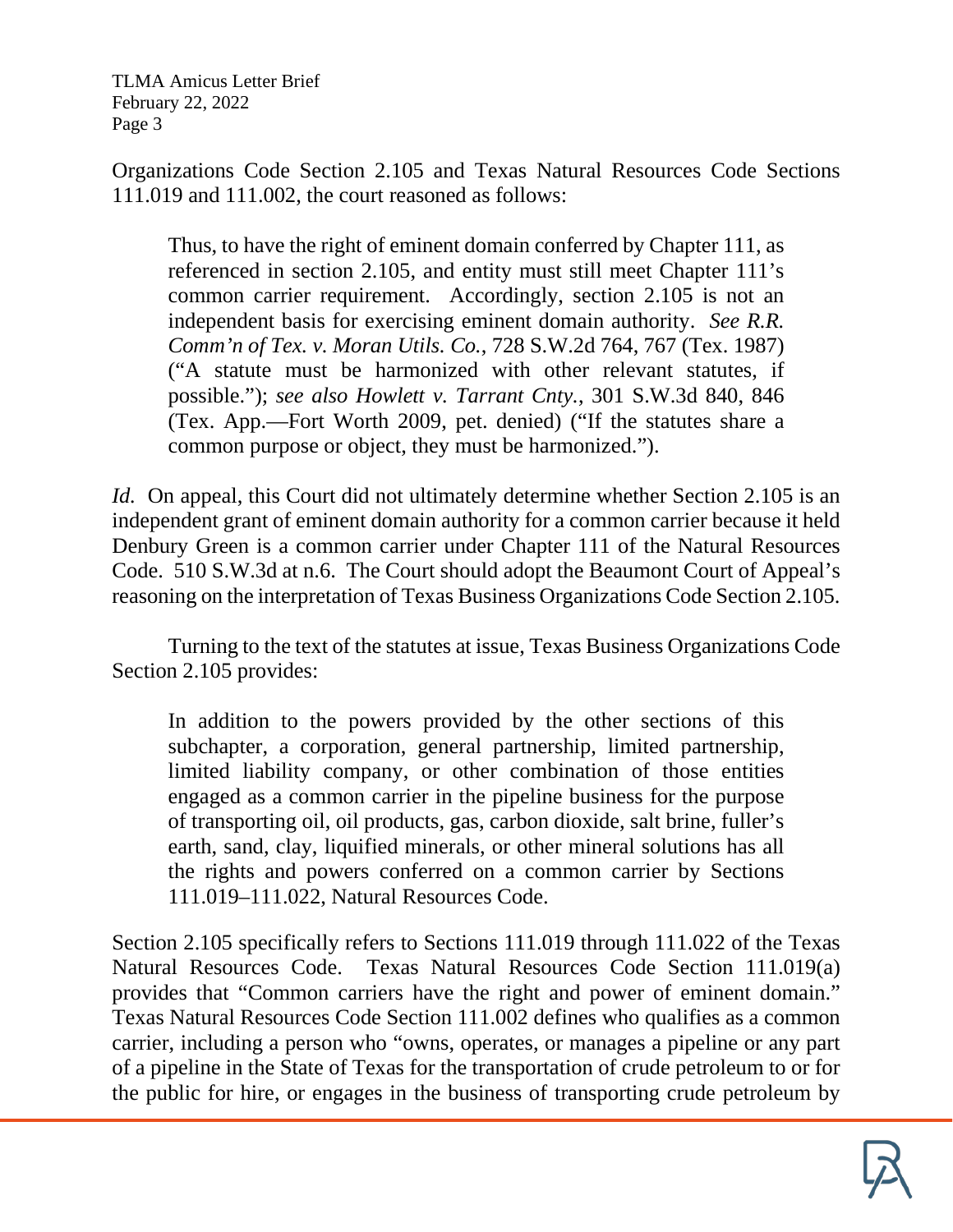pipeline." TEX. NAT. RES. CODE  $\S 111.002(1)$  $\S 111.002(1)$  $\S 111.002(1)$ .<sup>1</sup> Thus, to harmonize these two provisions, Section 2.105 should be interpreted as a recognition of the power of eminent domain granted to certain business entities as common carriers under the

<span id="page-3-0"></span><sup>1</sup> In totality, Texas Natural Resources Code Section 111.002 provides:

A person is a common carrier subject to the provisions of this chapter if it:

- (1) owns, operates, or manages a pipeline or any part of a pipeline in the State of Texas for the transportations of crude petroleum to or for the public for hire, or engages in the business of transporting crude petroleum by pipeline;
- (2) owns, operates, or manages a pipeline or any part of a pipeline in the state of Texas for the transportation of crude petroleum to or for the public for hire and the pipeline is constructed or maintained on, over, or under a public road or highway, or is an entity in favor of whom the right of eminent domain exists;
- (3) owns, operates, or manages a pipeline or any part of a pipeline in the State of Texas for the transportation of crude petroleum to or for the public for hire which is or may be constructed, operated, or maintained across, on, along, over, or under the right-of-way of a railroad, corporation, or other common carrier required by law to transport crude petroleum as a common carrier;
- (4) under lease, contract of purchase, agreement to buy or sell, or other agreement or arrangement of any kind, owns, operates, manages, or participates in ownership, operation, or management of a pipeline or part of a pipeline in the State of Texas for the transportation of crude petroleum, bought of others, from an oil field or place of production within this state to any distributing, refining, or marketing center or reshipping point within this state;
- (5) owns, operates, or manages, wholly or partially, pipelines for the transportation for hire of coal in whatever form or of any mixture of substances including coal in whatever form;
- (6) owns, operates, or manages, wholly or partially, pipelines for the transportation of carbon dioxide or hydrogen in whatever form to or for the public for hire, but only if such person files with the commission a written acceptance of the provisions of this chapter expressly agreeing that, in consideration of the rights acquired, it becomes a common carrier subject to the duties and obligations conferred or imposed by this chapter; or
- (7) owns, operates, or manages a pipeline or any part of a pipeline in the State of Texas for the transportation of feedstock for carbon gasification, the products of carbon gasification, or the derivative products of carbon gasification, in whatever form, to or for the public for hire, but only if the person files with the commission a written acceptance of the provisions of this chapter expressly agreeing that, in consideration of the rights acquired, it becomes a common carrier subject to the duties and obligations conferred or imposed by this chapter.

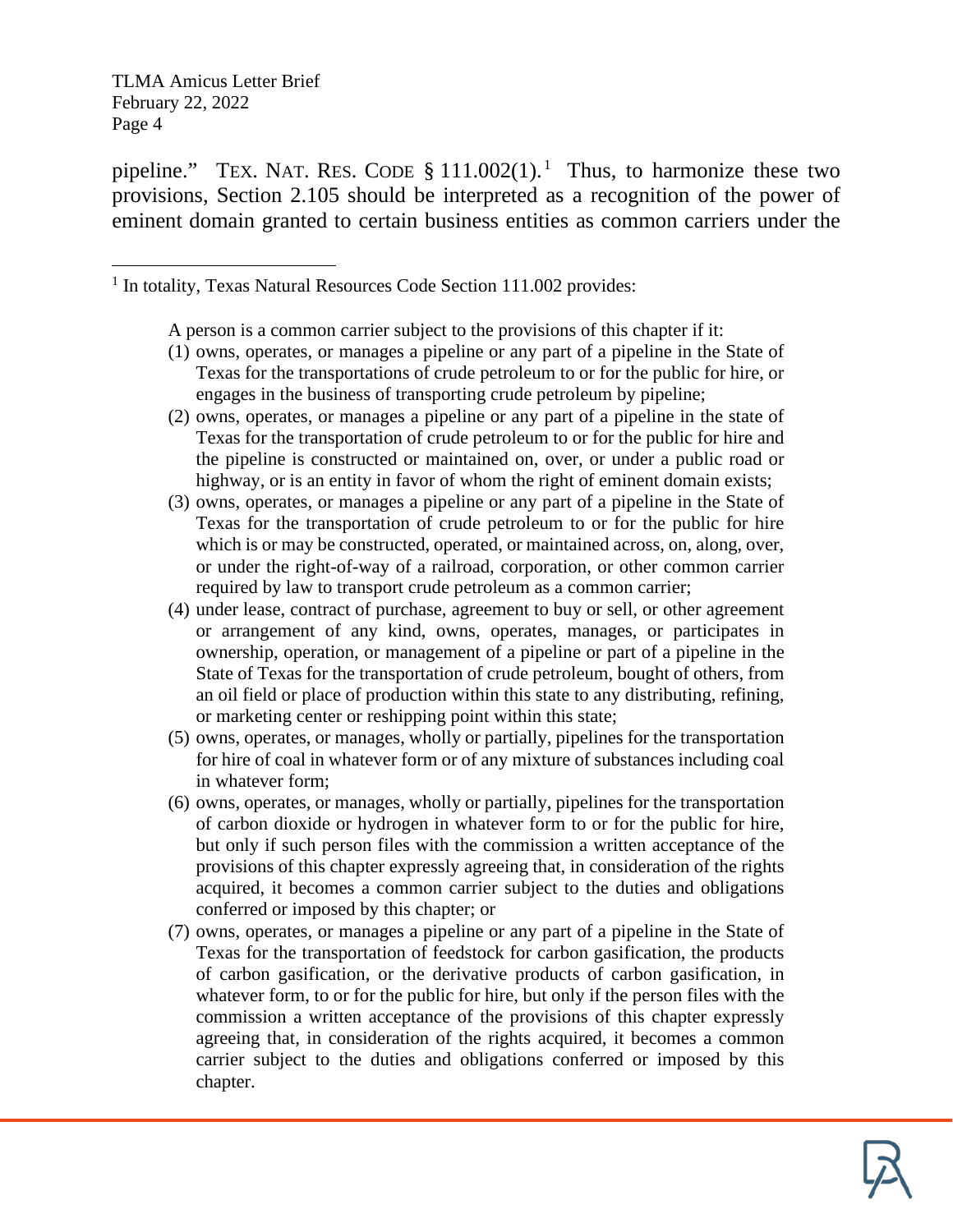Texas Natural Resources Code. *See Tex. Indus. Energy Consumers v. CenterPoint Energy Hous. Electric, LLC*, 324 S.W.3d 95, 107 (Tex. 2010) (quoting TEX. GOV'T CODE § 311.026(a) ("If a general provision conflicts with a special or local provision, the provisions shall be construed if possible, so that effect is given to both.")).

When construing legislation, Courts should "always consider the statute as whole rather than its isolated provisions." *Helena Chem. Co. v. Wilkins*, 47 S.W.3d 486, 493 (Tex. 2001). Section 2.105 is located in Subchapter B entitled "Powers of Domestic Entities." TEX. BUS. ORG. CODE, Ch. 2. Section 2.105 should be interpreted as recognizing that one of the powers a business entity may have is the power of eminent domain that common carriers have under Sections 111.019 of the Texas Natural Resources Code. The title of Section 2.105 is "Additional Powers of Certain Pipeline Businesses," the qualifiers "additional" and "certain" indicating that it applies only to those common carriers that otherwise have been granted eminent domain power, such as the power recognized in Texas Natural Resources Code Sections 111.002 and 111.019. Furthermore, nothing in Section 2.105 defines what a common carrier is. The statute that does define a common carrier is Texas Natural Resources Code Section 111.002 ("A person is a common carrier subject to the provisions of this chapter if . . . .").<sup>[2](#page-4-0)</sup> See TGS-NOPEC Geophysical Co. v. Combs, 340 S.W.3d 432, 439 ("If a statute uses a term with a particular meaning or assigns a particular meaning to a term, we are bound by the statutory usage."). Finally, in the same subchapter, Section 2.113 entitled "limitation on powers" provides that the subchapter "Powers of Domestic Entities" does not authorize a business entity "to exercise a power in a manner inconsistent with a limitation on the purposes or powers of the entity contained in its governing documents, this code, or other laws of this state." TEX. BUS. ORG. CODE § 2.113(a). To allow pipeline companies to contravene the common carrier provisions of the Texas Natural Resources Code would be to "exercise a power inconsistent" with existing law.

Contrary to the language of the statutes, the Court of Appeal's opinion "effectively grants HSC all of the benefits of eminent domain with none of the statutorily-imposed burdens, and undermines the Railroad Commission's authority to regulate Texas Pipelines." Hlavinka's Reply to HSC's Response to their Petition for Review at 2. The Texas Natural Resources Code provides that the Texas Railroad Commission "has jurisdiction over all common carrier pipelines defined in



<span id="page-4-0"></span><sup>2</sup> *See id.*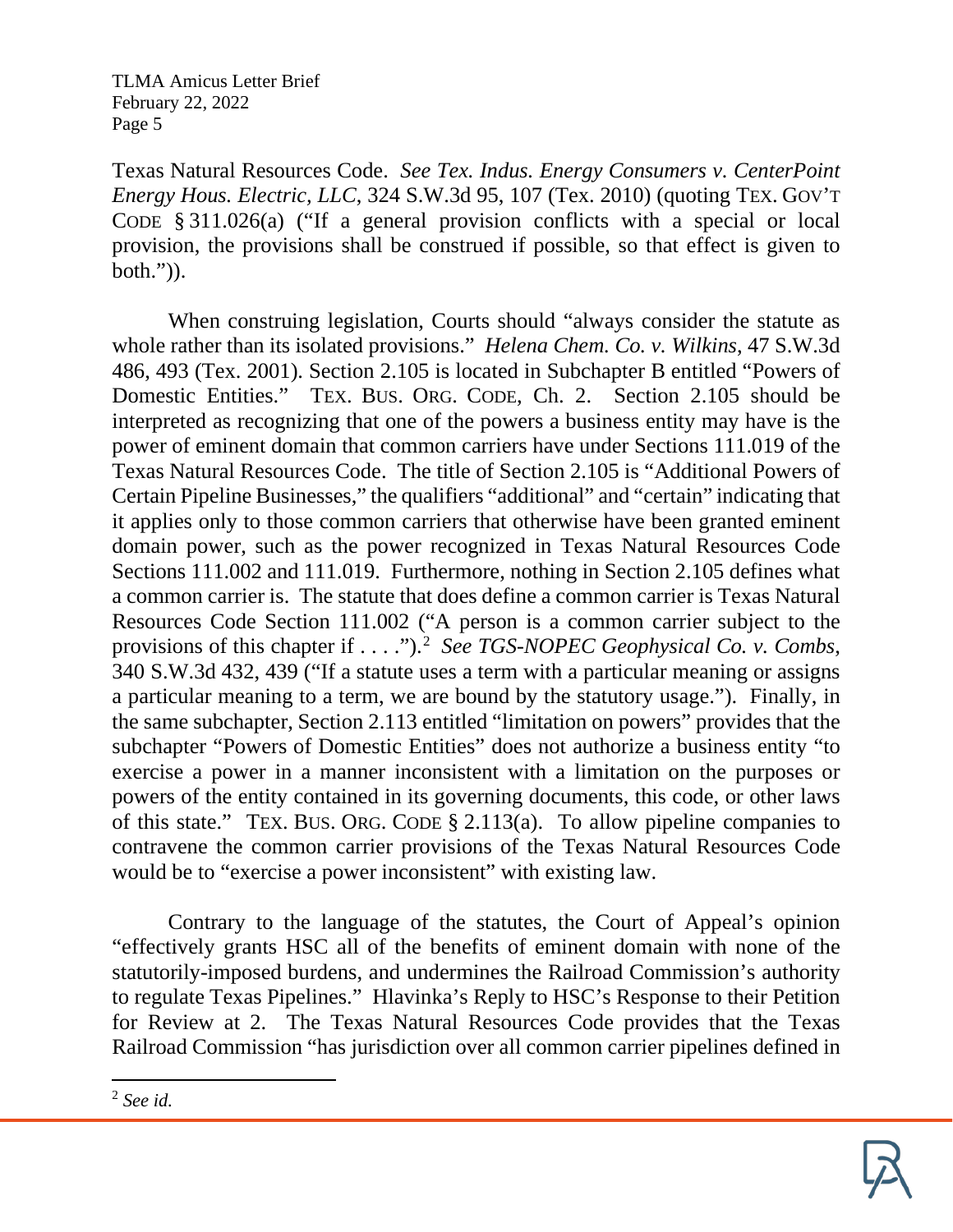Section 111.002 of this code in Texas" and "persons owning or operating pipelines in Texas." TEX. NAT. RES. CODE § 81.051. It would be non-sensical to interpret the statutes as providing that even though all pipelines are governed by the Texas Railroad Commission, which provides specific rules for common carrier pipelines, the Business Organization Code in one singular provision undoes and broadens the definition of common carrier pipelines, does away with the requirement that common carriers act "to or for the public for hire," and opens the gates for pipelines to act as common carriers outside the provisions of the Texas Natural Resources Code. Indicating the specious nature of its position, HSC in this case filed a T-4 for its pipeline with the Texas Railroad Commission, even though it now claims it has independent authority as a common carrier under the Texas Business Organizations Act.

HSC's interpretation would give, for example, a brine pipeline the "rights and powers conferred on a common carrier by Sections 111.019–111.022," but none of the other obligations, such as publication of tariffs (Section 111.014), transportation without discrimination (Section 111.015), limiting discrimination between shippers (section 111.016), and equal compensation for like service (section 111.017). Statutes should not be interpreted to create an injustice. TEX. GOV'T CODE § 312.006 ("[Statutes] shall be liberally construed to achieve their purpose and to promote justice."). Furthermore, this interpretation goes against the mandate that statutes granting eminent domain authority are strictly construed in favor of the landowner and against the government or entity. *See Texas Rice Land Partners, Ltd. v. Denbury Green Pipeline-Texas, LLP*, 363 S.W.3d 192, 198 (Tex. 2012).

The legislative history of the statutory predecessors to Texas Business Organization Code Section 2.105 and Texas Natural Resources Code Sections 111.002 and 111.019 also suggests that Section 2.105 is not intended as an independent grant of eminent domain authority. Although the statutes have gone through numerous changes over the last century, the long and short of it is that the Natural Resources Code/its predecessor was enacted to bring pipelines under the regulation of the Texas Railroad Commission, and the Business Organization Code/its predecessor was amended to remove its separate condemnation provision and to provide a reference back to the powers enumerated in the Natural Resources Code.

The predecessor statute to Section 2.105 first appeared in 1899 and 1915, and did provide corporations the right to condemn for the purpose of transporting "oil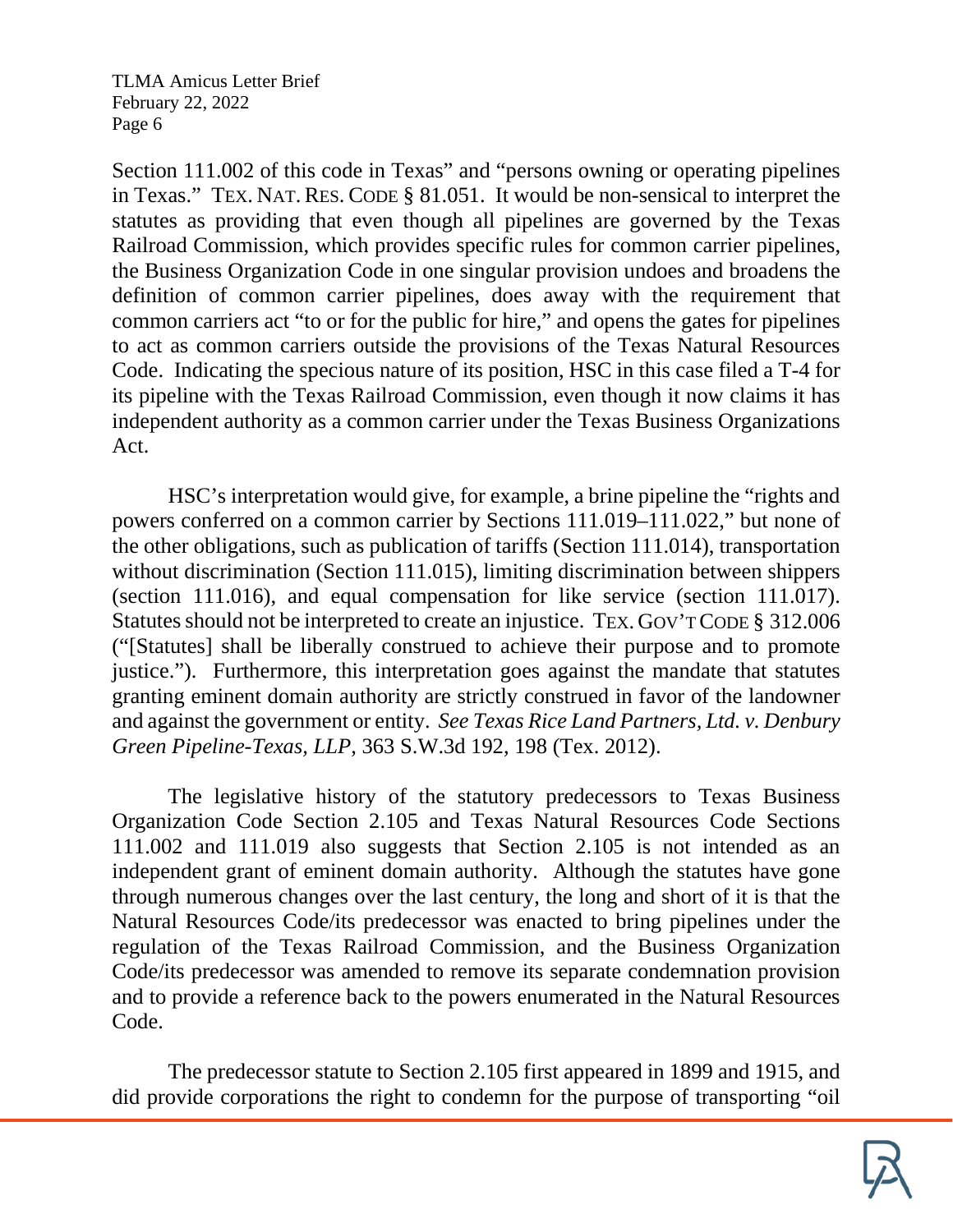and gas, salt, brine and other mineral solutions" and "also sand and clay for the manufacture and sale of clay products."<sup>[3](#page-6-0)</sup> However, in 1917, the Legislature enacted legislation "Regulating Pipelines," describing common carriers who are subject to the regulation of the Texas Railroad Commission, a predecessor to Texas Natural Resources Code Sections  $111.002 \& 111.019$ .<sup>4</sup> Immediately thereafter, the business statute was amended to incorporate the Common Carrier Act (*i.e.*, the NRC provisions) into the description of common carrier pipeline companies.<sup>[5](#page-6-2)</sup> In 1925, the business organization statute specifically enacted "Art. 1497. Right of Condemnation," which provided that certain pipeline operators had the ability to condemn.[6](#page-6-3) However, notably, in 1955, the Legislature repealed Articles 1495–1507, including the "right of condemnation" provision. The Texas Business Corporation Act instead replaced these provisions with something more similar to what is in the BOC today, prohibiting an oil production business from also being an oil pipeline business and providing that "any corporation engaged as a common carrier in the pipeline business for transporting oil, oil, products, gas, salt brine, fuller's earth, sand, clay, liquified minerals or other mineral solutions, shall have all of the rights and powers conferred by Articles 6020 and 6022, Revised Civil Statutes, 1925 [predecessor to NRC].<sup>[7](#page-6-4)</sup> In 1977, the Legislature codified the Texas Natural Resources Code, including Section 111.002. [8](#page-6-5) In 2003, the Legislature codified Texas Business Organization Code, including Section 2.105.

Relevant to our current analysis, at one point, the predecessor business organizations statute specifically had a separate provision allowing condemnation. This provision was repealed in 1955. Although a vestige of the previous statute remains, admittedly causing some confusion, the important point is that Section 2.105 should only be read to confer only those "rights and powers" that are "conferred on a common carrier by Sections 111.019–111.022, Natural Resources Code." TEX. BUS. ORG. CODE § 2.105.

<span id="page-6-0"></span> $3$  Act approved May 15, 1899,  $26^{th}$  Leg., R.S., ch. 117 (S.B. 332), §1, 1889 Tex. Gen. Laws 202; Act approved Apr. 7, 1915, 34<sup>th</sup> Leg., R.S. ch. 152 (H.B. 93), §1, 1915 Tex. Gen. Laws 259.

<span id="page-6-1"></span> $4$  Common Carrier Act,  $35<sup>th</sup>$  Leg. R.S., ch. 30, 1917 Tex. Gen. Laws 48, 49; Act approved Feb. 20, 1917, 35th Leg. R.S., ch. 30 (S.B. 68), §1, 1917 (Tex. Gen. Laws 48).

<span id="page-6-2"></span><sup>&</sup>lt;sup>5</sup> Acts of March 31, 1919, 36<sup>th</sup> Leg. R.S. ch. 146, §1, 1919 Tex. Gen. Laws 272, 272–73.

<span id="page-6-3"></span> $6$  Act approved April 1, 1925,  $39^{th}$  Leg., R.S. (S.B. 84), §1.

<span id="page-6-4"></span><sup>&</sup>lt;sup>7</sup> Act approved Apr. 15, 1955, 54<sup>th</sup> Leg., R.S., ch. 64 (H.B. 16), Art. 2.01(b)(3), 1955 Tex. Gen Laws 64.

<span id="page-6-5"></span><sup>&</sup>lt;sup>8</sup> TEX. NAT. RES. CODE, 65<sup>th</sup> Leg., R.S., ch. 871, art. 2, 1977 Tex. Gen. Laws 2345, 2692.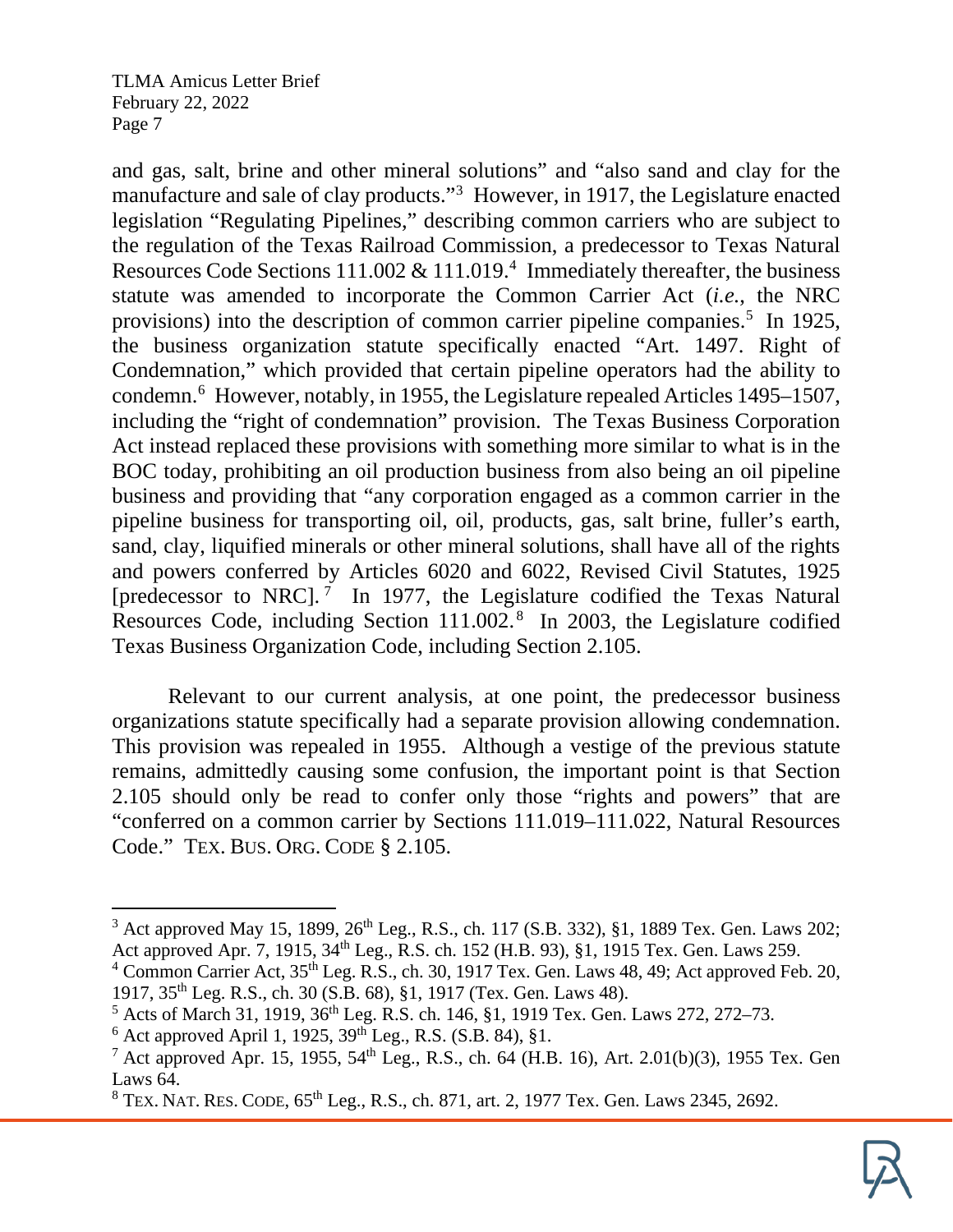When dealing with statutes allowing the taking of private property—a constitutional issue—stricter construction and more thorough and thoughtful examination is required than that undertaken by the Court of Appeals in its interpretation of Texas Business Organization Code Section 2.105. Given the disagreement between the Beaumont Court of Appeals and the Houston First District Court of Appeals, the issue is ripe for review. TLMA respectfully urge the Court to rule in favor of Hlavinka and take this opportunity to confirm that a single provision from Business Organizations Code does not create an end run around the Texas Natural Resources Code and common carrier regulations and well-established jurisprudence.

Respectfully submitted,

Barron, Adler, Clough & Oddo, L.L.P. 808 Nueces Street Austin, Texas 78701 Phone: (512) 478-4995 Fax: (512) 478-6022

By: */s/ Nicholas P. Laurent* Nicholas P. Laurent (SBN 24065591) [laurent@barronadler.com](mailto:laurent@barronadler.com) Blaire A. Knox (SBN 24013257) [knox@barronadler.com](mailto:knox@barronadler.com)

ATTORNEYS FOR TEXAS LAND & MINERAL OWNERS ASSOCIATION

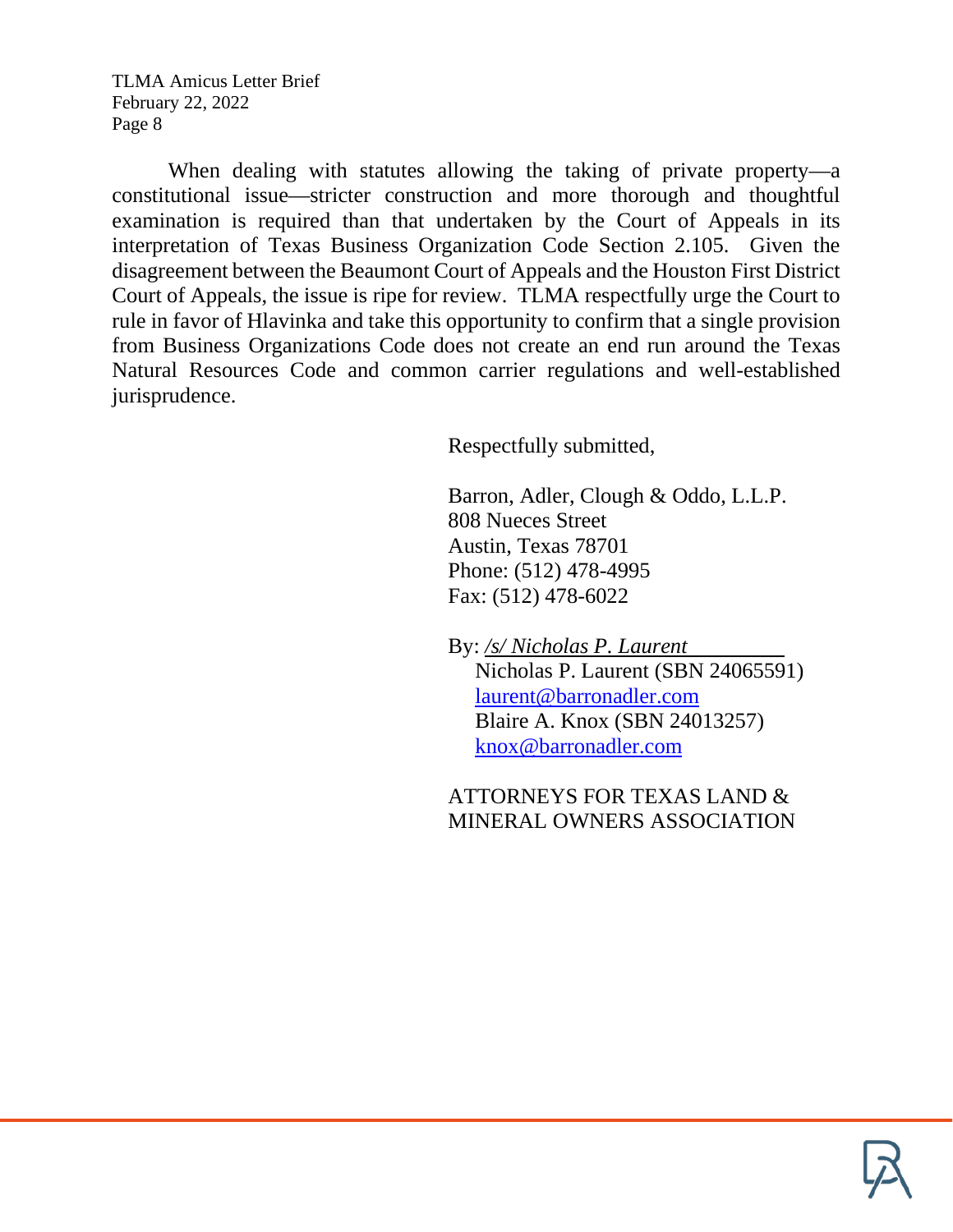# **CERTIFICATE OF COMPLIANCE**

Pursuant to Rule 9.4(i)(3) of the Texas Rules of Appellate Procedure, the undersigned certifies that this filing complies with the word limits of Rule 9.4(i)(2)(D) because, exclusive of the parts exempted by Rule 9.4(i)(1), it contains 2,816 words.

/s/ *Nicholas P. Laurent*

Nicholas P. Laurent

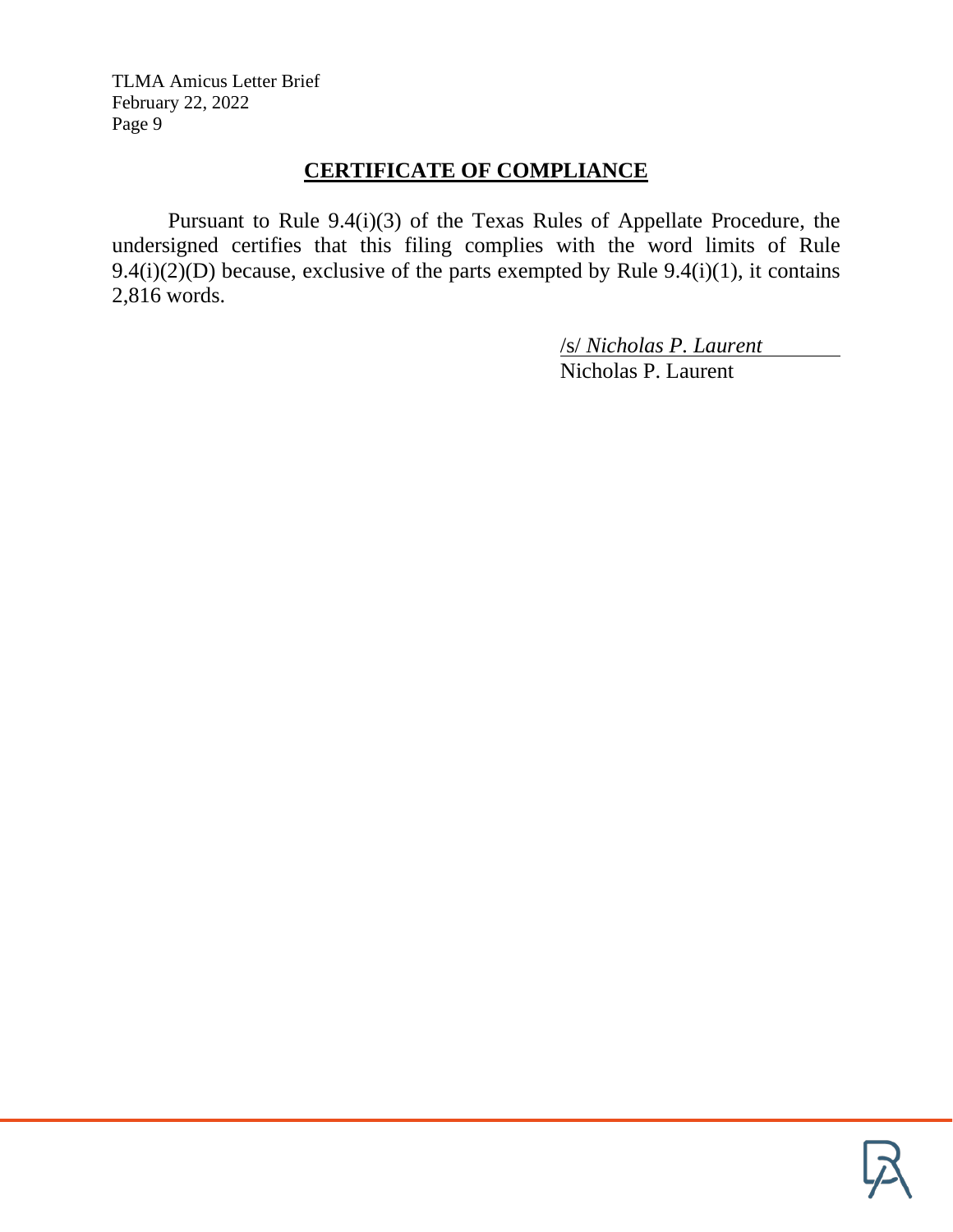## **CERTIFICATE OF SERVICE**

I hereby certify that on February 22, 2022, a true and correct copy of the foregoing Amicus Curiae Letter Brief of the Texas Land & Mineral Owners Association was served on all parties of record indicated below in accordance with the Texas Rules of Appellate Procedure through electronic service by the electronic filing manager.

Thomas A. Zabel John Jackson Smither Nancy Hahn Elliot ZABEL FREEMAN 1135 Heights Blvd. Houston, Texas 77008

Harriet O'Neill LAW OFFICE OF HARRIET O'NEILL PC 919 Congress Ave., Ste. 1400 Austin, Texas 78701

David Keltner KELLY HART LLP 201 Main Street, Ste. 2500 Fort Worth, Texas 76102

Chris Dove LOCKE LORD LLP 600 Travis Street, Ste. 2800 Houston, Texas 77002

# **ATTORNEYS FOR HSC PIPELINE PARTNERSHIP, LLC**

Clay M. Steely Lauren Beck Harris PORTER HEDGES LLP 1000 Main Street, 36th Floor Houston, Texas 77002

# **ATTORNEYS FOR TERRANCE J. HLAVINKA, ET AL.**

*/s/ Nicholas P. Laurent* Nicholas P. Laurent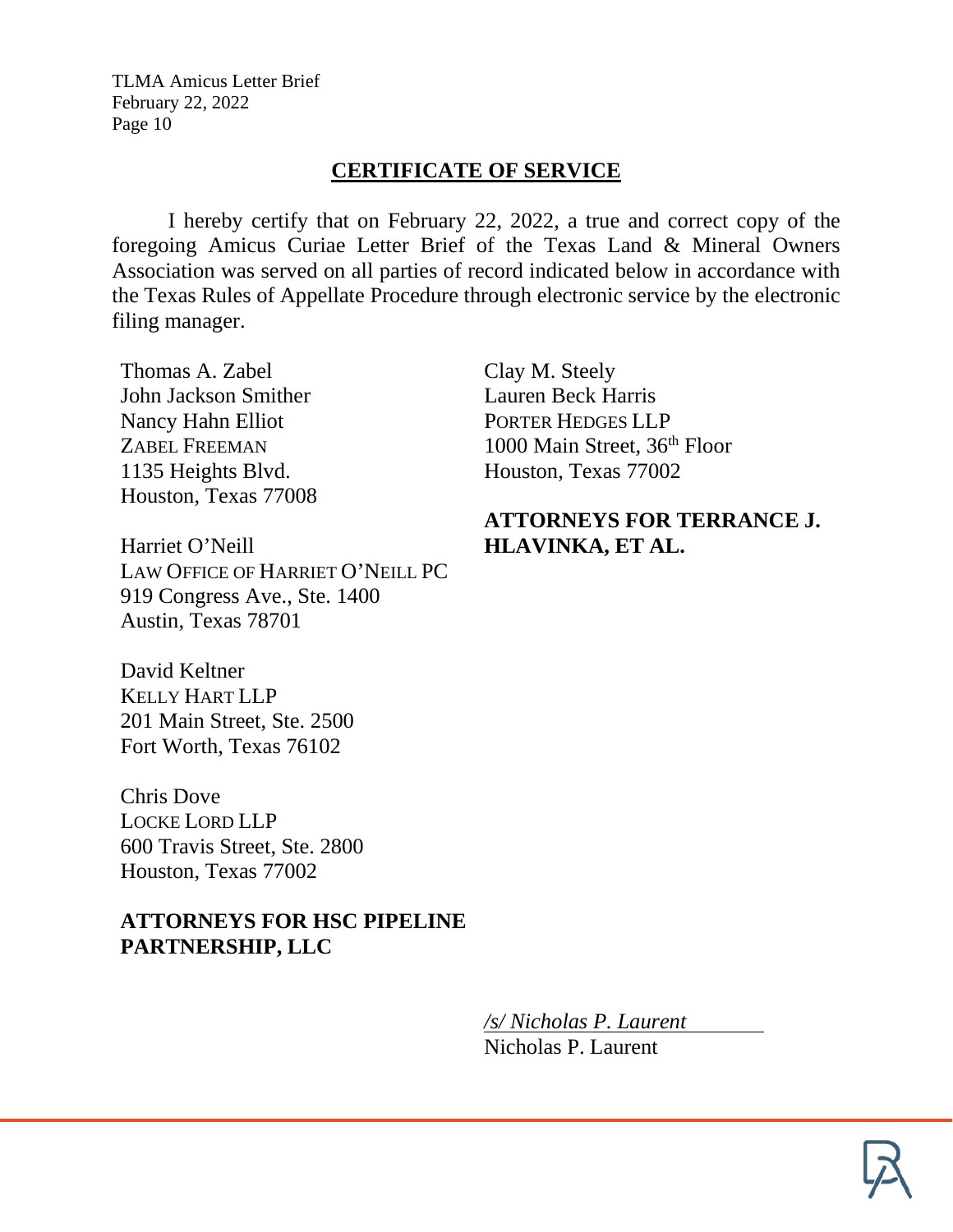## **APPENDIX**

The Texas Land & Mineral Owners Association ("TLMA") is a statewide advocacy association whose members are farmers, ranchers, and royalty owners. TLMA advocates for a business and legal environment that promotes the production of oil and gas in a manner that respects the property rights of landowners. TLMA has an interest in this case because the Court of Appeals opinion could allow the proliferation of pipeline condemnations in Texas without true public purpose.

The fees and costs for this brief were paid entirely by Texas Land & Mineral Owners Association. None of the parties to this case will contribute to paying that fee. TEX. R. APP. P. 11(c).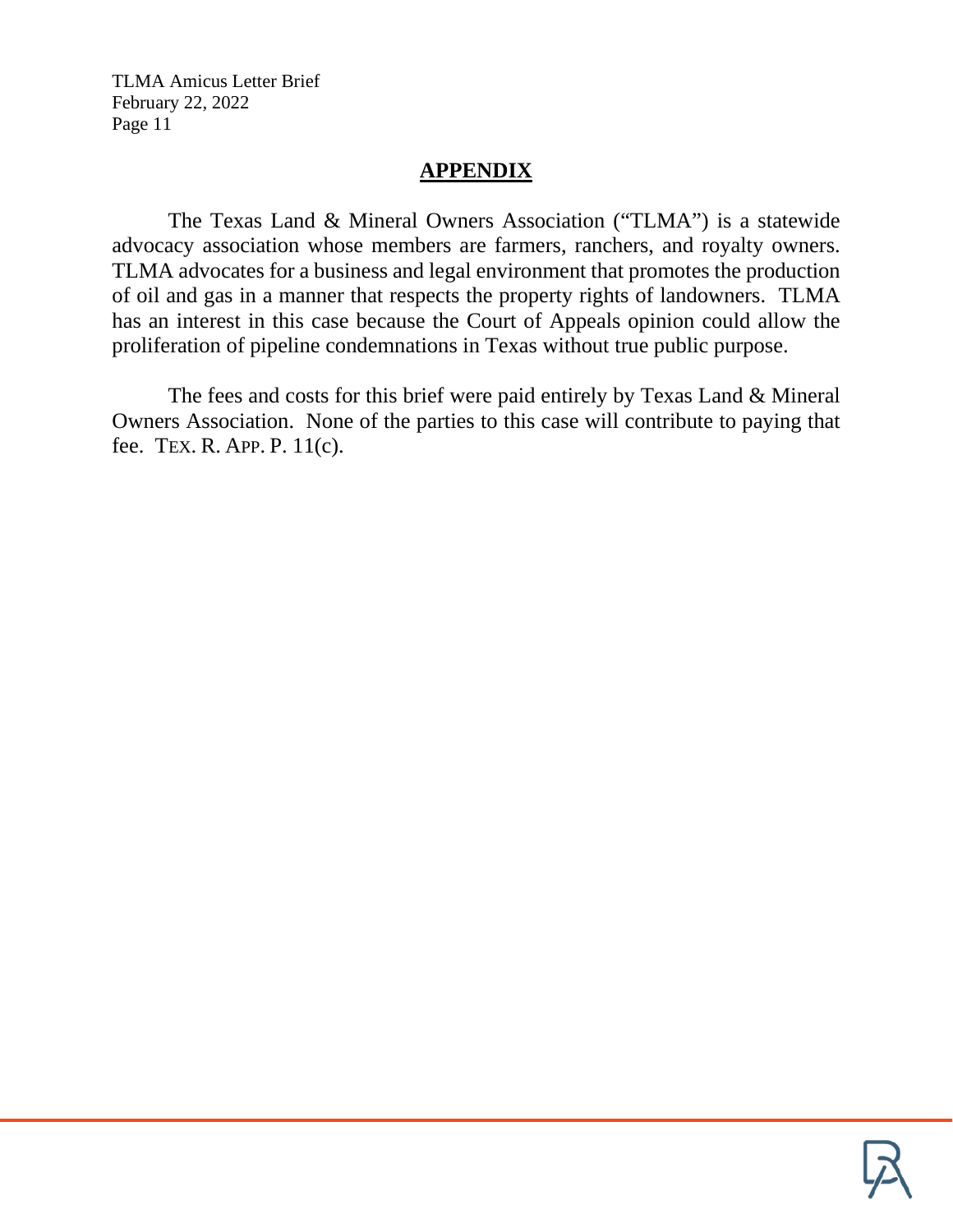#### **Automated Certificate of eService**

This automated certificate of service was created by the efiling system. The filer served this document via email generated by the efiling system on the date and to the persons listed below:

Ellen Schneider on behalf of Nicholas Laurent Bar No. 24065591 schneider@barronadler.com Envelope ID: 61984235 Status as of 2/22/2022 4:58 PM CST

#### Case Contacts

| <b>Name</b>              | <b>BarNumber</b> | Email                          | <b>TimestampSubmitted</b> | <b>Status</b> |
|--------------------------|------------------|--------------------------------|---------------------------|---------------|
| Jim Bradbury             |                  | jim@bradburycounsel.com        | 2/22/2022 4:50:33 PM      | <b>SENT</b>   |
| <b>Courtney CoxSmith</b> |                  | ccox@bradburycounsel.com       | 2/22/2022 4:50:33 PM      | <b>SENT</b>   |
| Fred Junkin              |                  | fred.junkin@phelps.com         | 2/22/2022 4:50:33 PM      | <b>SENT</b>   |
| <b>Stacy Blanchette</b>  |                  | stacy.blanchette@kellyhart.com | 2/22/2022 4:50:33 PM      | <b>SENT</b>   |
| Marnie A.McCormick       |                  | mmccormick@dwmrlaw.com         | 2/22/2022 4:50:33 PM      | <b>SENT</b>   |
| James E.Mann             |                  | imann@dwmrlaw.com              | 2/22/2022 4:50:33 PM      | <b>SENT</b>   |
| Nicholas Laurent         | 24065591         | laurent@barronadler.com        | 2/22/2022 4:50:33 PM      | <b>SENT</b>   |
| <b>Blaire Knox</b>       | 24074542         | knox@barronadler.com           | 2/22/2022 4:50:33 PM      | <b>SENT</b>   |

#### Associated Case Party: TERRANCEJ.HLAVINKA

| <b>Name</b>         | <b>BarNumber</b> | Email                      | <b>TimestampSubmitted</b> | <b>Status</b> |
|---------------------|------------------|----------------------------|---------------------------|---------------|
| Lauren BeckHarris   |                  | lharris@porterhedges.com   | 2/22/2022 4:50:33 PM      | <b>SENT</b>   |
| Stephanie Jennings  |                  | sjennings@porterhedges.com | 2/22/2022 4:50:33 PM      | <b>SENT</b>   |
| Cheri Deason        |                  | cdeason@porterhedges.com   | 2/22/2022 4:50:33 PM      | <b>SENT</b>   |
| <b>Clay MSteely</b> |                  | csteely@porterhedges.com   | 2/22/2022 4:50:33 PM      | <b>SENT</b>   |

#### Associated Case Party: HSC PIPELINE PARTNERSHIP, LLC

| <b>Name</b>          | <b>BarNumber</b> | Email                        | <b>TimestampSubmitted</b> | <b>Status</b> |
|----------------------|------------------|------------------------------|---------------------------|---------------|
| Harriet O'Neill      |                  | honeill@harrietoneilllaw.com | 2/22/2022 4:50:33 PM      | <b>SENT</b>   |
| John Jackson Smither | 789637           | jsmither@zflawfirm.com       | 2/22/2022 4:50:33 PM      | <b>SENT</b>   |
| Nancy Hahn Elliott   | 8701240          | nelliott@zflawfirm.com       | 2/22/2022 4:50:33 PM      | <b>SENT</b>   |
| Thomas A. Zabel      | 22235500         | tzabel@zflawfirm.com         | 2/22/2022 4:50:33 PM      | <b>SENT</b>   |
| <b>Chris Dove</b>    |                  | cdove@lockelord.com          | 2/22/2022 4:50:33 PM      | <b>SENT</b>   |
| David Keltner        |                  | david.keltner@kellyhart.com  | 2/22/2022 4:50:33 PM      | <b>SENT</b>   |